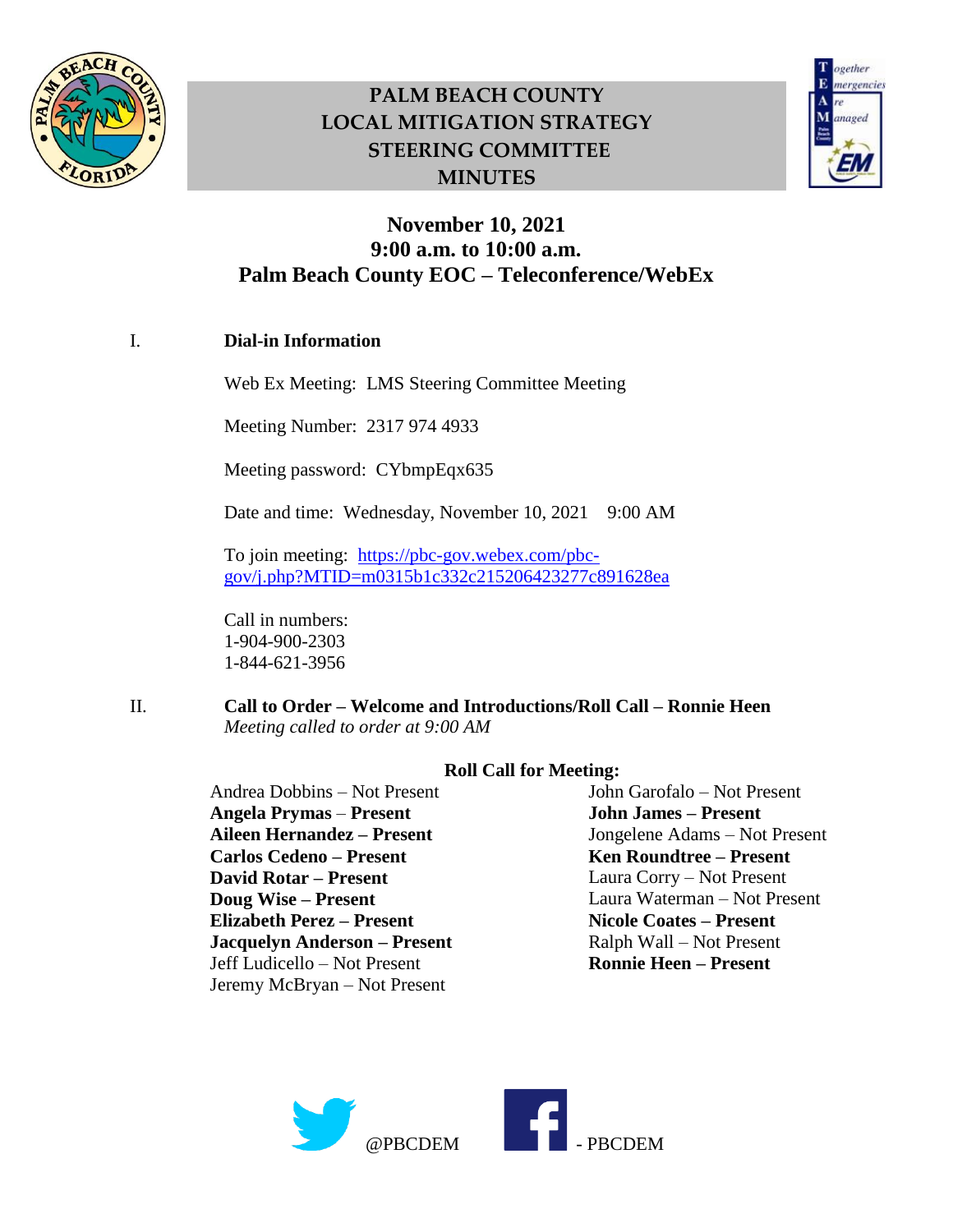



#### III. **LMS Steering Committee Member update – Ronnie Heen, PBC DEM**

- Working on increasing members
- If anyone has any recommendations, I can reach out to them and we can hopefully get them on board as soon as the next upcoming meetings.
- The next upcoming meetings are very detailed so would be good for these members to join and get right into it.
- **Ken**: Do you see in person meetings coming up in the county, or is it going to be virtual?
- **Ronnie**: Hoping we can start meeting in person but we may continue virtual meetings to minimize in person interactions. Until we get direct guidance that says we can start in-person meetings, we will still be doing virtual meetings.
- **Ken**: So the next working group will be virtual?
- **Ronnie**: Yes.

#### IV. **Discussion regarding Fall PPL Submission Period – Ronnie Heen, PBC DEM**

- 20 project submitted
- 1 was a rescore
- 1 did not move forward because it did not meet project requirements for the state and for FEMA. Did not meet HMGP standards. Increased the PPL projects by 19, but due to one of the projects being rescored, it brings the total projects to 91.
- The LMS Evaluation Panel met on 29 October and looked over the comments and the marks. There was an 8-12 point range for the majority of the projects. We had more consistency with scoring the projects this time around
- Would like to go through the project with the SC members.
- 2 asterisks means it's a rescore, 1 asterisk means it's a new project.
- The displayed information/chart is what our new PPL will reflect
- Five projects moved up or were added on the list in just the top 20 projects
- The next focus will be talking to the municipalities that have had project on for a few years and see if they want to resubmit for a higher score, and/or if they are hitting the five-year mark then they will have to have them rescored. We do have a few of those coming up in the Spring of 2022.
- **Ronnie**: Any questions on what the Evaluation committee went over?
- **Ken**: When someone does a resubmission they are just submitting additional documentation. It wasn't a bad project it's just we require more

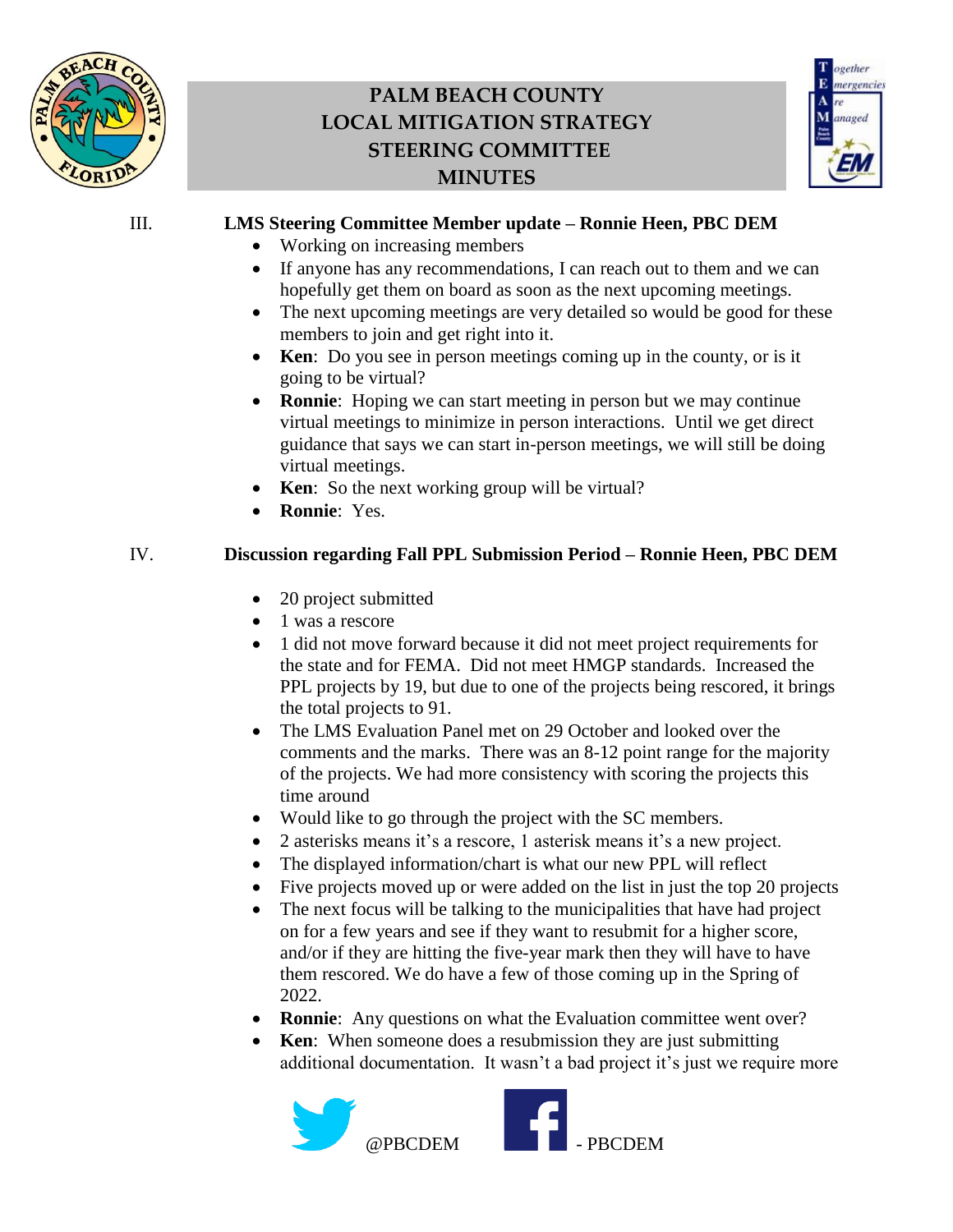



so we can rescore the project. Seawalls are dominating the newer communities and that has a big financial impact.

- **Ronnie**: The documentation is why we see people resubmitting. The reason for these submissions is that the project information is changing. The cost of the project is gone up or the funding has changed…When we do have our next meeting with the working group we will put out more information on submitting projects with the proper documentation. Circumstances change over the years.
- High score was with one in the low 90s, a few around 88, and the low scores in the low 30s.
- Previous amount of projected costs for projects that were submitted was around 110 million, but some larger projects were submitted and so there is an increase to where we are almost at a quarter of a billion for cost.
- **Ken**: Can we recruit evaluators? Some of us have been on for 20 years. If we can get some new blood, and anyone wants to be on the Eval Panel we would like that.
- **Ronnie**: Yes, if anyone in the SC who has a recommendation for anyone they have in mind that they would like to join the Evaluation Committee, then we are open to it. After which we will vote on it and follow the procedure.
- **Dave**: I can't sit on a committee for at least a year after I retire. So it would be good to have new people coming in.
- **Ronnie**: Does anyone want to pass the PPL as it is?
- **Motion to pass forward the PPL made by Ken Roundtree, motion to second by Dave Rotar**. *Motion passes at 9:19 AM.*
- **Ronnie:** Perfect, we will make it available online and have it available for all to see and reference.
- **Angela**: Did we vote?
- **Ronnie**: Do we have approval from the committee to move forward? Any opposed?
- *All approved: Unanimous approval from the SC for the PPL.*

#### V. **Watershed Planning Initiative – Ronnie Heen, PBC DEM**

• Once FAU comes out with the follow up info for the second phase, we need to discuss with the WG as well to see what counties are interested in applying for this initiative to develop a watershed plan for their area. I have sent a link and PowerPoint out to the municipalities describing the available information. I would like to have more of a discussion with some of the areas that are class 5 (in the CRS) that are prime candidates